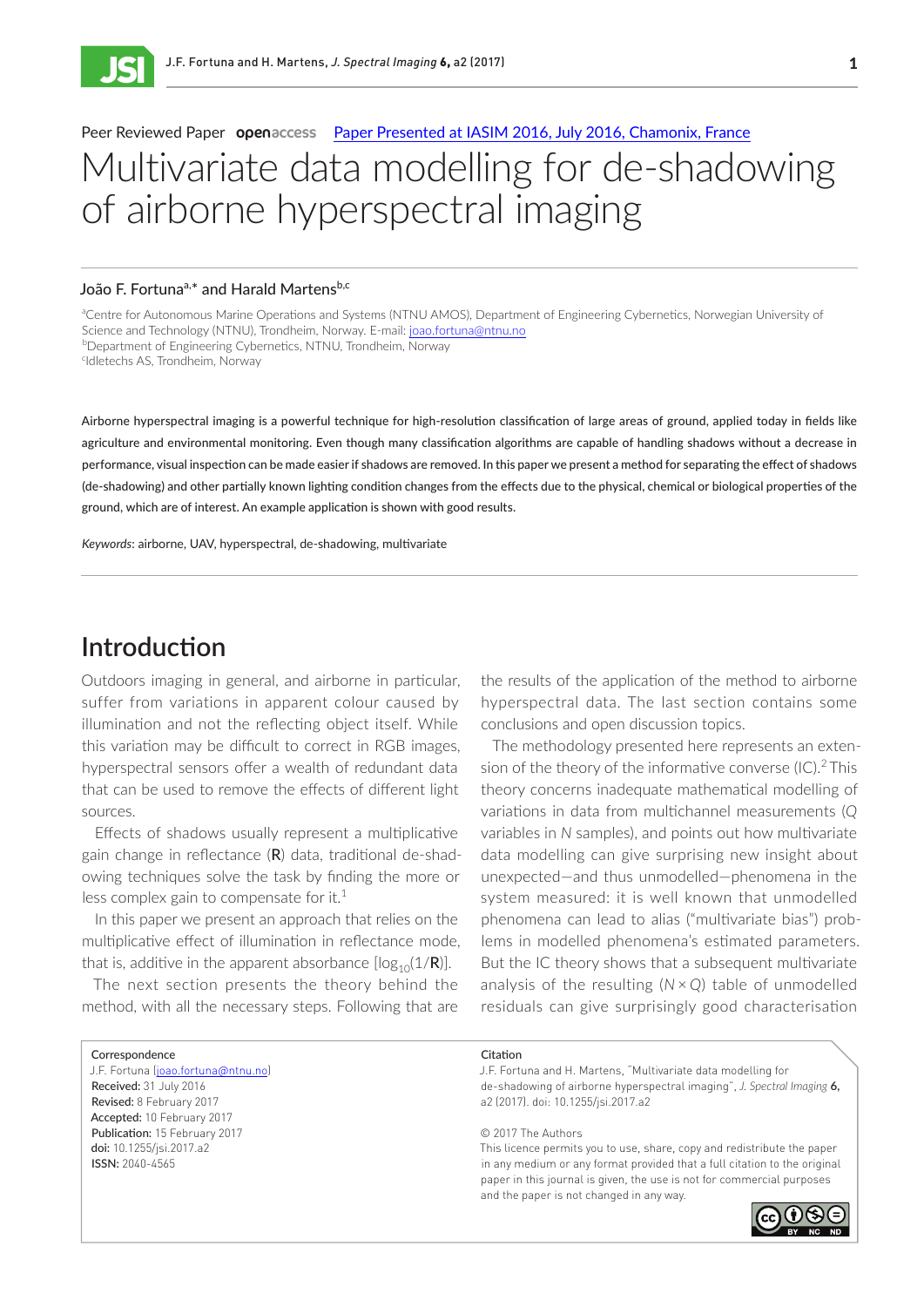of some aspects of the elements missing in the oversimplified modelling. The present paper refines the IC theory by bringing in additional knowledge about the system at hand.

As mentioned, established approaches try to estimate changes in intensity *gain* in order to compensate for shadows in hyperspectral image data. Let the data matrix Y(*N* × *Q*) be a table of transformed spectra (*N* pixels, *Q* wavelength channels), obtained by treating the multichannel spectral data in the *N* pixels as if they represented *Q*-dimensional spectra from a spectrophotometer: reflected intensity from a scene is observed by the camera (I). For gain control, each pixel's measured I is element-wise divided by  $I_0$ , the reflected intensity of a white body with the same light source, to convert I to reflectance  $(R)$ . Finally, the linearised data are given by the apparent absorbance  $Y = log_{10}(1/R)$ .

Hence, in order to ensure that systematic variations in  $I_0$  can be modelled additively instead of multiplicatively, we replace the camera's intensity measurements I by the apparent absorbance,  $Y = log_{10}(1/R)$  in the subsequent multivariate spectral modelling.

# Y expected Y unexpected b) ---------<br>ate of **d** is OK

Figure 1. The informative converse paradox, illustrated for a linear model of the two constituents, observed in Y(*N × Q*) at *Q* wavelengths in *N* pixels; Y(*n ×q*) is the original notation from Reference 2. a) The measurements Y have both an expected and an unexpected source contribution, in addition to random measurement errors F. b) The expected and unexpected source contributions may be modelled as  $c \times s'$  and  $d \times z'$ , respectively. When only measurements  $Y$  and the expected source's known spectrum s are known, while its concentration c and unexpected concentration d and spectrum z are unknown, the original IC method gives a surprisingly good estimate of the unexpected d, but erroneous (aliased) estimates both for the expected c and the unexpected z. (Adapted from Reference 2 and reproduced with the permission of the publisher).

# The informative converse paradox

Figure 1 illustrates the original IC paradox. The basic problem is illustrated in Figure 1a): measured data Y often represent the sum of two causal sources—expected and unexpected ones—plus random errors (F). The unexpected variation sources can seriously interfere with the modelling of Y. For instance, assume that the spectral data Y have contributions from an expected phenomenon with spectral profile s and levels c in *n* pixels, plus contributions from an unexpected phenomenon with spectral profile z and levels d in the *n* pixels:

$$
Y = cs' + dz' + F \tag{1a}
$$

where Y(*N* × *Q*): hyperspectral reflectance measurements for *N* pixels (rows) at *Q* different wavelength channels (columns), linearised as  $log_{10}(1/R)$ ; cs<sup>*'*</sup> = c( $N \times 1$ ) s' (1 × *Q*): contributions from a partially known cause;  $dz' = d(N \times 1)z'(1 \times Q)$ : contributions from a totally unknown; F(*N* × *Q*): measurement and modelling errors (assumed, for simplicity, to be random, normally distributed).

If the spectral data in  $Y$  are modelled inadequately (Figure 1b) in terms of known spectrum s only, while z is ignored, the estimate of **c** [e.g.  $\hat{\mathbf{c}} = \mathbf{Y}\mathbf{s}(\mathbf{s}'\mathbf{s})^{-1}$ ] will be contaminated by contributions from d and thus "unnatural". But the IC *paradox* (Figure 1b) is that a subsequent multivariate PCA analysis of  $Y - \hat{c} s'$  yields estimates of d with the correct, "natural" expectancy (except for a trivial scaling factor). The corresponding estimate of z from that PCA will be "unnatural" due to its orthogonality to s.

The present paper modifies this IC methodology by correcting the estimates of  $c$  and  $z$  with the use of additional assumptions (non-negativity etc.), extends it to multicomponent models and applies it to hyperspectral airborne images of ground scenes in order to separate illumination changes (shadows etc.) and ground properties (geology, vegetation etc.).

In the following we show that shadow effects and illumination changes may be expected to give additive phenomena, allowing us to write the following multivariate linear model:

$$
Y = CS' + DZ' + F
$$
 (1b)

For hyperspectral data  $Y$  each matrix takes the meaning below: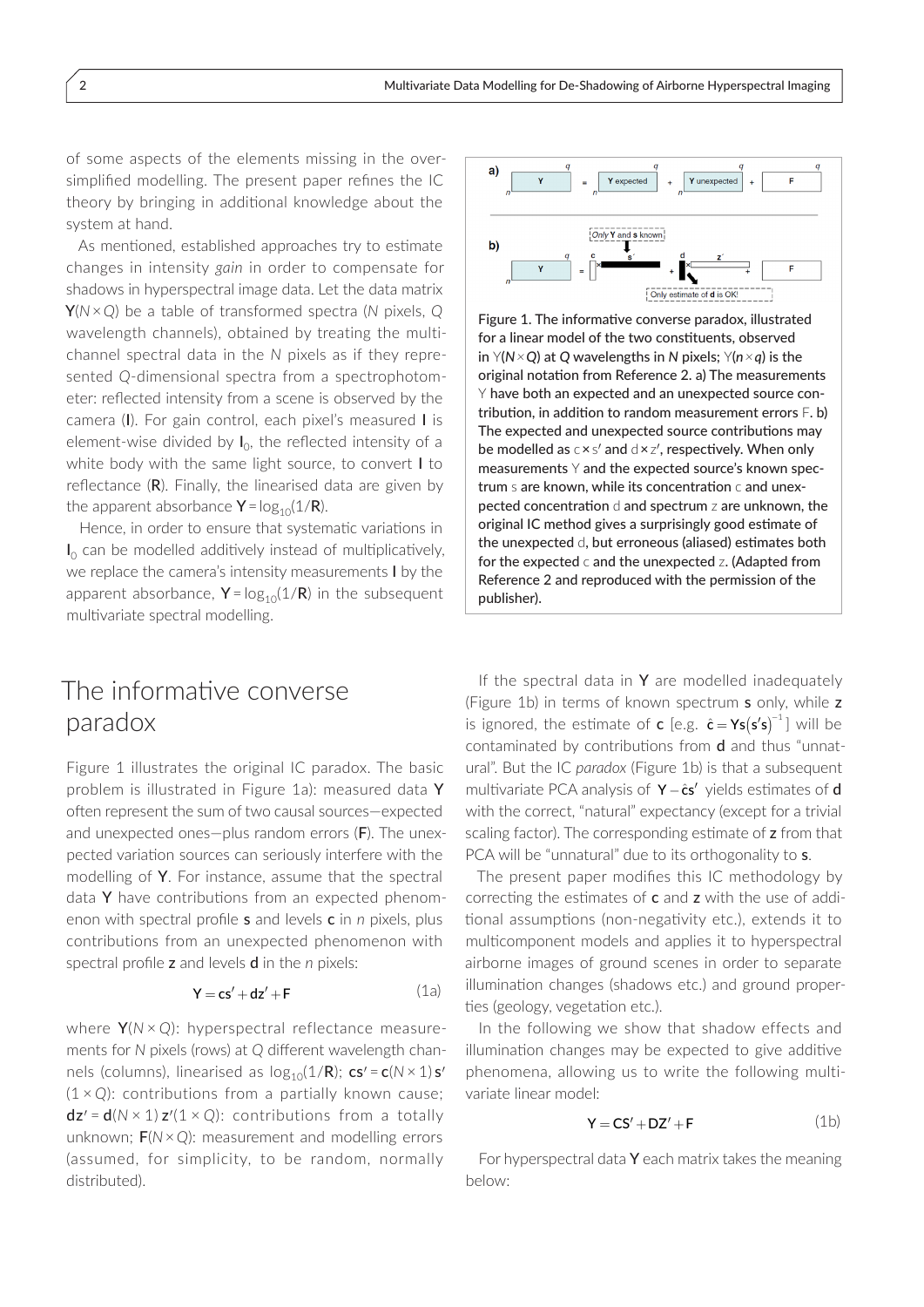Y(*N* × *Q*): hyperspectral absorbance for *N* pixels (rows) at *Q* different wavelength channels (columns), linearised as  $Y = log_{10}(1/R);$ 

CS¢ = C(*N* × *J*) S¢ (*J* × *Q*): expected contributions from partially known causes (e.g. light sources);

DZ¢ = D(*N* × *M*) Z¢ (*M* × *Q*): unexpected contributions from totally unknown causes (e.g. ground components);

F(*N* × *Q*): measurement and modelling errors (assumed, for simplicity, to be random, normally distributed).

It is, of course, possible to estimate the expected sources' unknown concentration parameters C(*N* × *J*) of *J* constituents in *N* pixels from their known spectra S(*Q* × *J*), using the over-simplified linear model ignoring the unexpected variation source(s) DZ':

$$
Y = CS' + F \tag{1c}
$$

But since this represents an over-simplified mathematical model of reality, it can give serious errors in the parameters identified—in this case the estimates of C from S only. The purpose of present paper is to give good estimates also of the expected source's pixel levels C and the unexpected sources' contribution levels D and spectra Z as well as residuals F in such cases.

### Method

The IC modelling extension may be applied in different ways. For illustration, we here assume that Z, the spectral properties of the main ground constituents (plants, rocks, water etc.) are unknown, and so are their pixel-by-pixel level ("concentration") variations D, while S, the spectra of possible lighting conditions (sunlight, overcast etc.), is known, while their pixel-by-pixel level variations C are unknown. But the presented method also works in the converse case, when only C is known, while their spectra S are unknown (see Reference 2). Likewise, the method may be used to estimate and correct for the spectral effects of unknown light sources, particularly if the spectral properties or the pixel-by-pixel level variations of some or all of the main ground components are known. Necessary modifications to the algorithm are trivial and will not be explained here.

### Relating the unknowns to the known or easily estimated parameters

We can always express the spectra Z and levels C as function of the spectra S and levels D, respectively:

$$
Z = SA + Z_{\perp S} \tag{2a}
$$

$$
C = DB + C_{\perp D} \tag{2b}
$$

where A(*J ×M*) and B(*M* × *J*) represent the coupling of unexpected spectra Z to known spectra S and expected but unknown levels C to unexpected levels D, respectively. The *M*-dimensional subspace of D is easy to estimate by IC analysis.<sup>2</sup> If all elements in  $A$  (or  $B$ ) are 0,  $Z$  and S (or C and D) are orthogonal, the alias problem disappears. If not, then they represent spectral- and/or leveloverlaps that will create alias errors unless estimated and compensated for.

Summary model of the overlap between the expected and unexpected signal contributions

$$
Y = CS' + DZ' + F
$$
\n
$$
= (DB + C_{\perp D})S' + D(A'S' + Z'_{\perp S}) + F
$$
\n
$$
= D(B + A')S' + C_{\perp D}S' + DZ'_{\perp S} + F
$$
\n
$$
= DHS' + C_{\perp D}S' + DZ'_{\perp S} + F
$$
\n(3)

where H(*M* × *J)* is the sum of the unknown ambiguity matrices in  $Z$  (w.r.t.  $S$ ) and  $C$  (w.r.t.  $D$ ):

$$
H = B + A'
$$
 (4)

#### Estimation methodology

In the following steps, ordinary least squares (OLS) regression is used in all estimations. If different input variables (columns in Y) are known to have different relevance or reliability, then the OLS may be replaced by weighted least squares (WLS) or generalised least squares (GLS) in all the regressions over channels. Likewise, if different pixels (rows in Y) need different weights, then WLS or GLS regression may be used in all regressions over observations. Alternatives to OLS/WLS/GLS, such as best linear unbiased predictors (BLUP) or robust statistical estimators etc., may also be used.

#### Estimation of model parameters

■ S is assumed known

 $\blacksquare$  **D** and **Z**<sub>s</sub> are easy to estimate by the IC analysis:<sup>2</sup>

$$
\hat{\mathbf{C}}_{\text{Prelim}} = \mathbf{YS} (\mathbf{S}'\mathbf{S})^{-1} \tag{5a}
$$

$$
E(\hat{C}_{\text{Prelim}}) = C + DA'
$$
 (5b)

$$
\mathbf{F}_{\text{IC}} = \mathbf{Y} - \hat{\mathbf{C}}_{\text{Prelim}} \mathbf{S}' \tag{6a}
$$

$$
E(\mathbf{F}_{\text{IC}}) = \mathbf{DZ}_{\perp s}' \tag{6b}
$$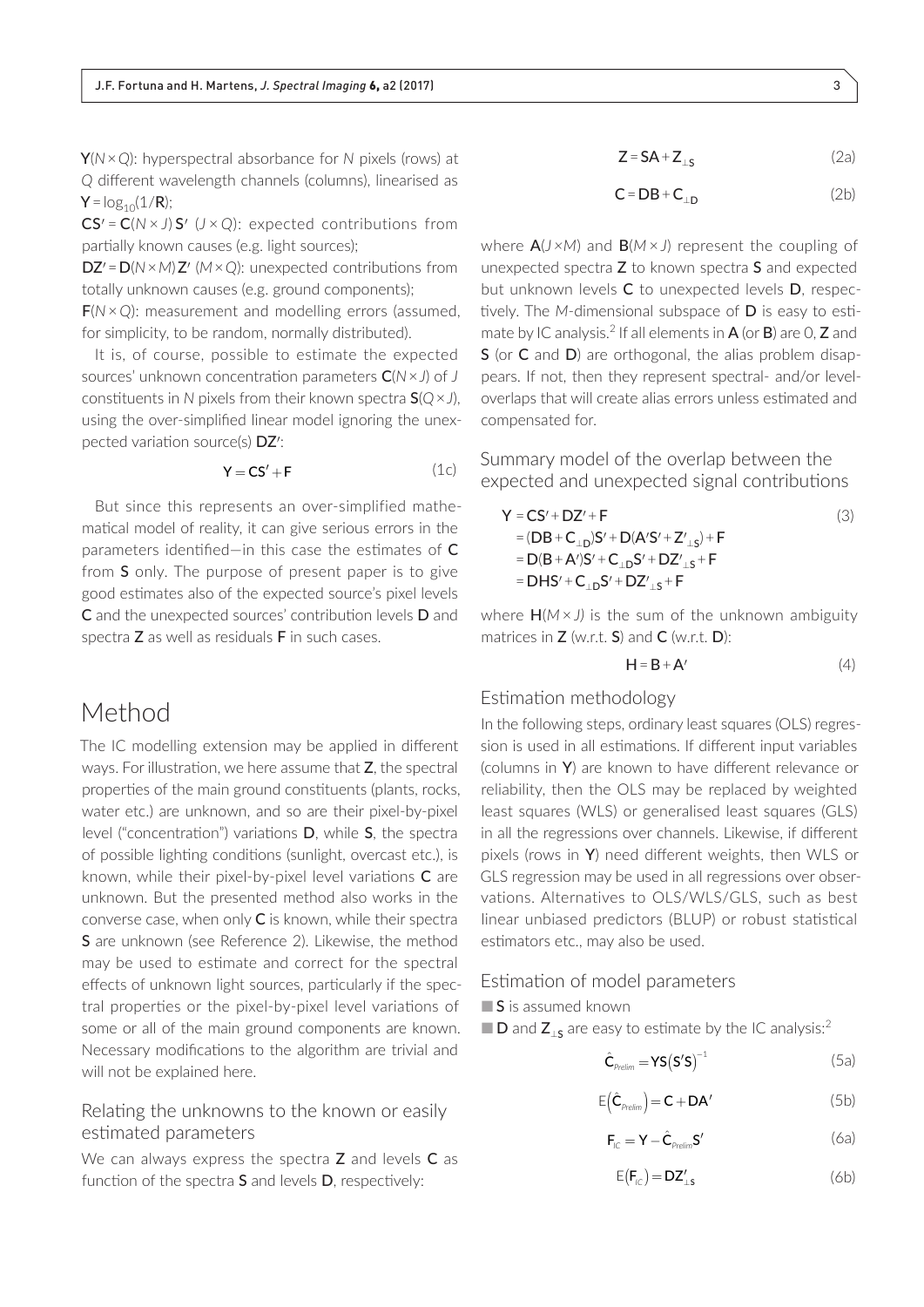Singular value decomposition (SVD) of the IC residual  $\mathbf{F}_{i\text{C}}$  gives, for its q most significant components:

$$
[\mathbf{U}_{\text{IC}}, \mathbf{s}_{\text{IC}}, \mathbf{V}_{\text{IC}}] = \text{svd}(\mathbf{F}_{\text{IC}}, q) \tag{7}
$$

which yields estimates of the bilinear structure  $DZ_{15}$ . With

$$
\hat{\mathbf{D}} = \mathbf{U}_{\text{IC}} \text{diag}(\mathbf{s}_{\text{IC}})
$$
 (8)

$$
\hat{\mathbf{Z}}_{\perp \mathbf{s}} = \mathbf{V}_{\text{IC}} \tag{9}
$$

 $\blacksquare$  C<sub>1D</sub> is estimated by:

$$
\hat{\mathbf{C}}_{\perp \mathbf{D}} = \left[ \mathbf{I} - \hat{\mathbf{D}} \left( \hat{\mathbf{D}}' \hat{\mathbf{D}} \right)^{-1} \hat{\mathbf{D}} \right] \hat{\mathbf{C}}_{\text{Prelim}} \tag{10}
$$

Estimating the ambiguity matrix H

 $Y = DHS' + C_{LD}S' + DZ'_{LS} + F$  $(11a)$ 

 $DHS' = Y - C_{1D}S' - DZ'_{1S} - F$  $(11b)$ 

Insert estimates:

$$
\hat{\mathbf{D}}\mathbf{H}\mathbf{S}' \approx \mathbf{Y} - \mathbf{C}_{\perp\mathbf{D}}\mathbf{S}' - \mathbf{D}\mathbf{Z}'_{\perp\mathbf{S}} \tag{12}
$$

Solve to estimate H:

$$
\hat{\mathbf{H}} = \left(\hat{\mathbf{D}}'\hat{\mathbf{D}}\right)^{-1}\hat{\mathbf{D}}'\left(\mathbf{Y} - \hat{\mathbf{C}}_{\perp\mathbf{D}}\mathbf{S}' - \hat{\mathbf{D}}\mathbf{Z}'_{\perp\mathbf{S}}\right)\mathbf{S}\left(\mathbf{S}'\mathbf{S}\right)^{-1} \tag{13}
$$

Estimation of expected source levels C and unexpected spectra Z

From Equations 2 and 4:

$$
\hat{C} = \hat{D}(\hat{H} - A') + \hat{C}_{\perp D}
$$
  
=  $\hat{D}\hat{H} + \hat{C}_{\perp D} - \hat{D}A'$  (14)

$$
\begin{aligned} \hat{\mathsf{Z}} &= \hat{\mathsf{S}} \big( \hat{\mathsf{H}}' - \mathsf{B}' \big) + \hat{\mathsf{Z}}_{\perp \mathsf{s}} \\ &= \hat{\mathsf{S}} \hat{\mathsf{H}}' + \hat{\mathsf{Z}}_{\perp \mathsf{s}} - \mathsf{S} \mathsf{B}' \end{aligned} \tag{15}
$$

Hence,  $\hat{C}$  (and  $\hat{Z}$ ) have unknown matrices  $A/J \times M$ ) [and  $B(M \times J)$ ], which describe how Z depends on S (how C depends on  $D$ ), and that generates ambiguity w.r.t.  $\hat{D}$  (and S). This ambiguity can only be eliminated by additional information about C (and Z) (e.g. non-negativity, unimodality, smoothness, ICA based on entropy etc.).

### Estimation of spectral overlap  $A$  and level overlap  $B$

By applying previous knowledge about C and Z such as smoothness,  $A$  and  $B$  can be estimated by an optimiser, for instance YALMIP.<sup>3</sup>

Since only the product DZ' can be estimated from Y and S, the individual matrices D and Z need to be determined by methods such as MCR-ALS.<sup>4</sup>

### Results

Applying the method to airborne hyperspectral images yields promising results. Here, we borrowed sample data



Figure 3. Estimated spectra of known lighting effects (S): a constant "baseline" and a shadow signature (here estimated from sunny vs shaded mountain sides).



Figure 2. RGB reconstruction of original data.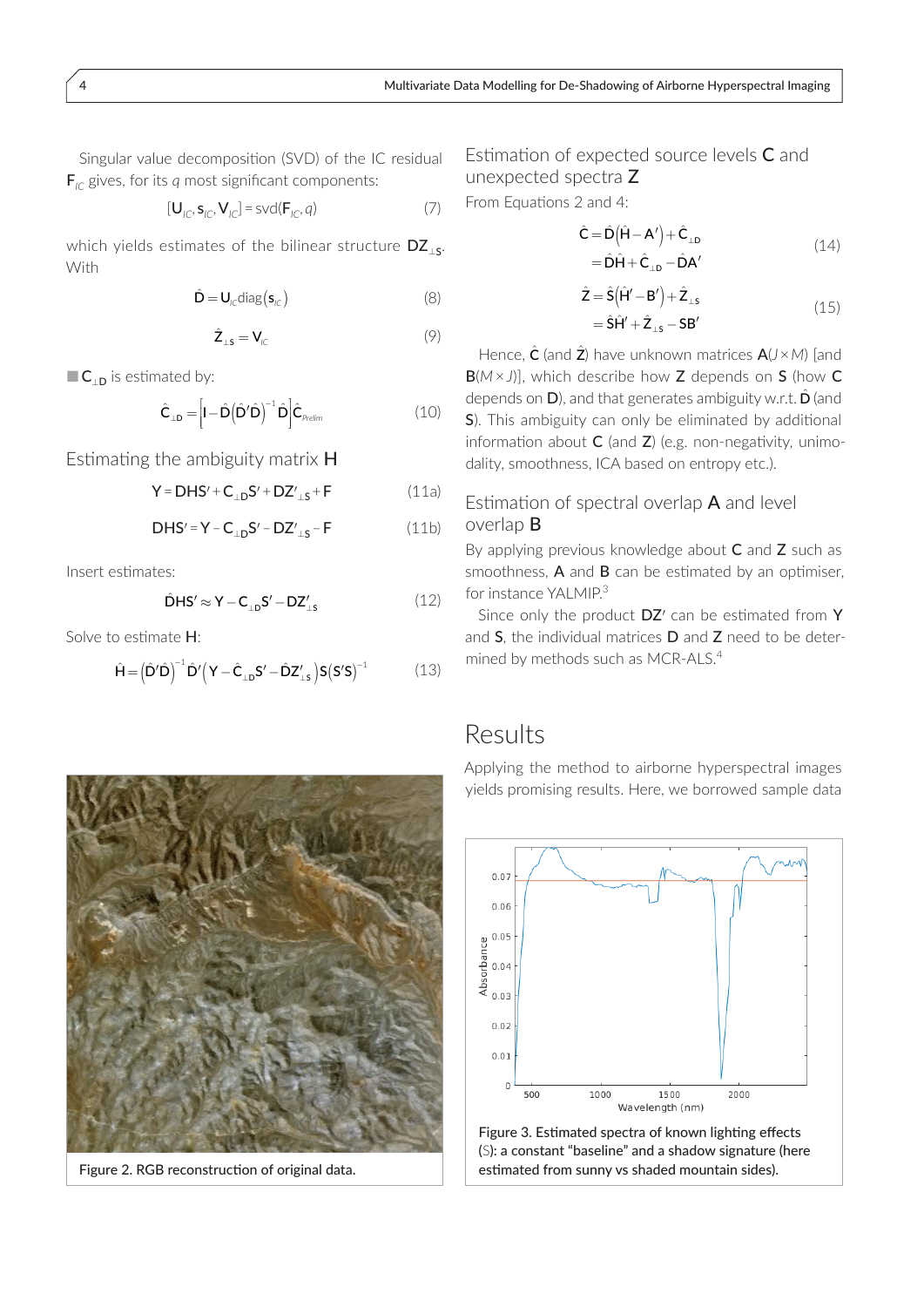



Figure 4. De-shadowed data, given as RGB. Figure 5. Shadow data, given as RGB. 10 principal components were used for the estimation of the de-shadowed data.

from NASA's AVIRIS programme,<sup>5</sup> see Figure 2. This is a visible/NIR instrument, measuring reflected light at wavelengths from 400 nm to 2500nm. Some noisy bands were removed.

RGB images were generated using a weighted sum of spectral channels in the visible range, in a similar fashion to the spectral response of the human eye. For this, we ensured data were in reflectance mode. The weights for the weighted sum were calculated using Gaussian curves centred on the most peak wavelengths of the cone cells in the human eye, such wavelengths are well known and easily available.<sup>6</sup>

S was simplified to two spectra, given in Figure 3, the skylight spectrum was estimated by taking the difference of spectra between pixels in shadow and light regions in small neighbourhoods (so that the ground effects are expected to be the same).

Figure 4 shows the de-shadowed data, at first glance it seems as if all the terrain information was removed, like a flattened version of the original data. On the other hand, the "shadow map" in Figure 5 appears to contain only terrain information and nothing about the different constituents of the ground. Both de-shadowed and shadow data hold valuable information, chemistry/ geology and physics/topology, respectively.

By comparing the performance of a simple *k-means* clustering (chosen number of clusters = 3) on the original

(Figure 6) and de-shadowed (Figure 7) data, we can see how the effect of shadows and morphology is removed and clusters are based on ground "chemistry". Increasing the number of clusters beyond three revealed more interesting ground features (not shown here).

### Conclusions

Theoretically, the extended IC method presented here seems able to simplify the interpretation of hyperspectral images by better "de-shadowing": improved separation of light source variations from ground property variations. Using additional assumptions, such as spatial ground topology or other known ground or light source features, both expected and unexpected signal sources can thus be quantified rather completely—or at least with less alias errors—compared to the original IC method without such assumptions.

For instance, in the hyperspectral aerial image illustrated, the extended IC attained good "de-shadowing" by the use of additional assumption about where to discover the light source spectrum s (in this case the contrasts between sunny and shaded sides of mountains). Some features that appear in the de-shadowed RGB representation of the image (Figure 4) are not apparent